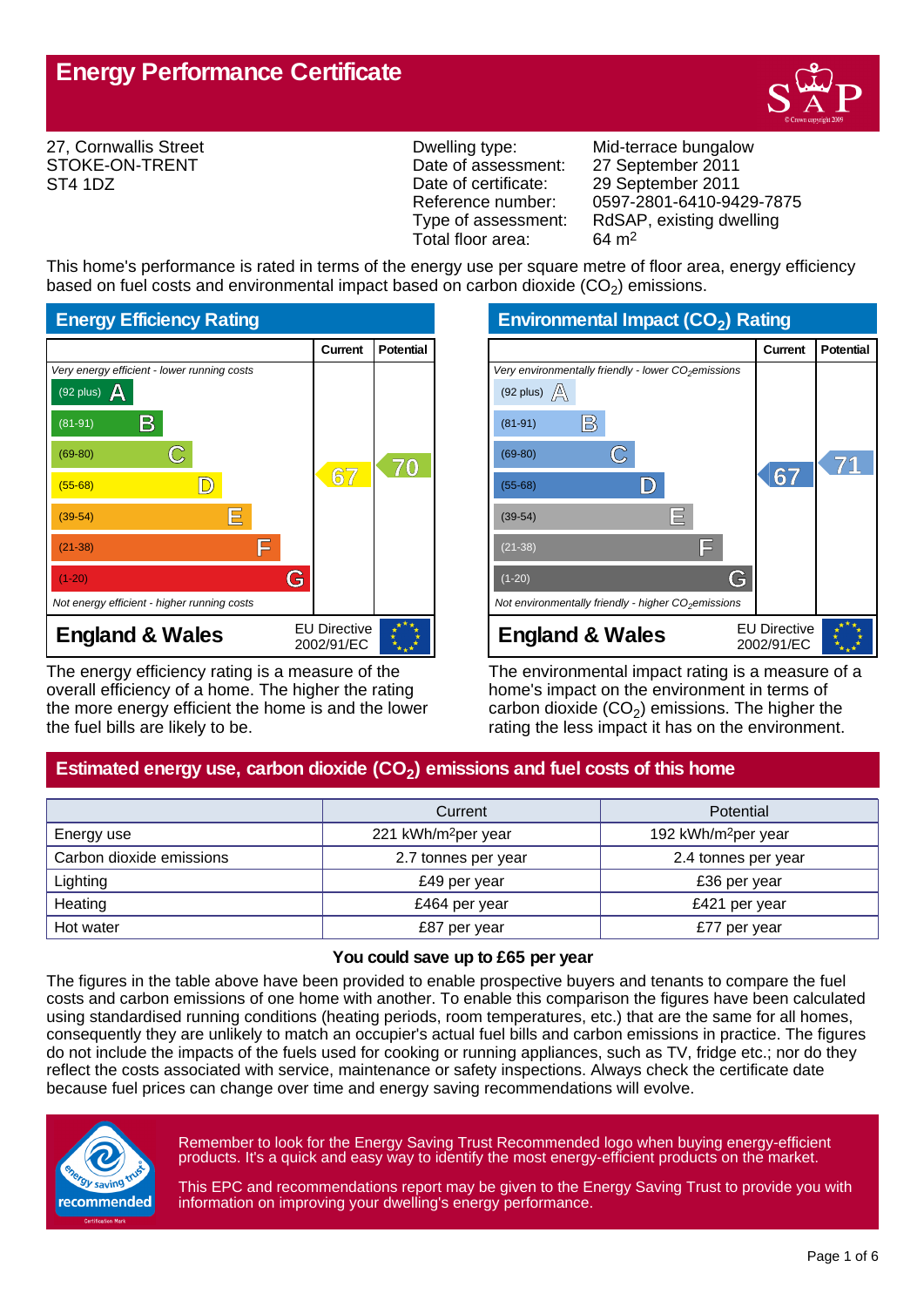# **About this document**

The Energy Performance Certificate for this dwelling was produced following an energy assessment undertaken by a qualified assessor, accredited by Elmhurst Energy Systems Ltd, to a scheme authorised by the Government. This certificate was produced using the RdSAP 2009 assessment methodology and has been produced under the Energy Performance of Buildings (Certificates and Inspections) (England and Wales) Regulations 2007 as amended. A copy of the certificate has been lodged on a national register.

Assessor's accreditation number: EES/007940 Assessor's name: Mr. Richard Whalley Company name/trading name: Louis Taylor Ltd Phone number: 01782 260222 Fax number: 01782 287874 E-mail address: rwhalley@louis-taylor.co.uk<br>Related party disclosure: No related party Related party disclosure:

No 2 Etruria Office Village Festival Park Stoke on Trent Staffordshire ST1 5RQ

# **If you have a complaint or wish to confirm that the certificate is genuine**

Details of the assessor and the relevant accreditation scheme are on the preceding page. You can get contact details of the accreditation scheme from their website at www.elmhurstenergy.co.uk together with details of their procedures for confirming authenticity of a certificate and for making a complaint.

# **About the building's performance ratings**

The ratings on the certificate provide a measure of the buildings overall energy efficiency and its environmental impact, calculated in accordance with a national methodology that takes into account factors such as insulation, heating and hot water systems, ventilation and fuels used. The average Energy Efficiency Rating for a dwelling in England and Wales is band E (rating 50).

Not all buildings are used in the same way, so energy ratings use standard occupancy assumptions which may be different from the specific way you use your home. Different methods of calculation are used for homes and for other buildings. Details can be found at www.communities.gov.uk/epbd.

Buildings that are more energy efficient use less energy, save money and help protect the environment. A building with a rating of 100 would cost almost nothing to heat and light and would cause almost no carbon emissions. The potential ratings on the certificate describe how close this building could get to 100 if all the cost effective recommended improvements were implemented.

### **About the impact of buildings on the environment**

One of the biggest contributors to global warming is carbon dioxide. The way we use energy in buildings causes emissions of carbon. The energy we use for heating, lighting and power in homes produces over a quarter of the UK's carbon dioxide emissions and other buildings produce a further one-sixth.

The average household causes about 6 tonnes of carbon dioxide every year. Adopting the recommendations in this report can reduce emissions and protect the environment. You could reduce emissions even more by switching to renewable energy sources. In addition there are many simple everyday measures that will save money, improve comfort and reduce the impact on the environment. Some examples are given at the end of this report.



**Click www.epcadviser.direct.gov.uk our online tool which uses information from this EPC to show you how to save money on your fuel bills.**

Further information about Energy Performance Certificates can be found under Frequently Asked Questions at www.epcregister.com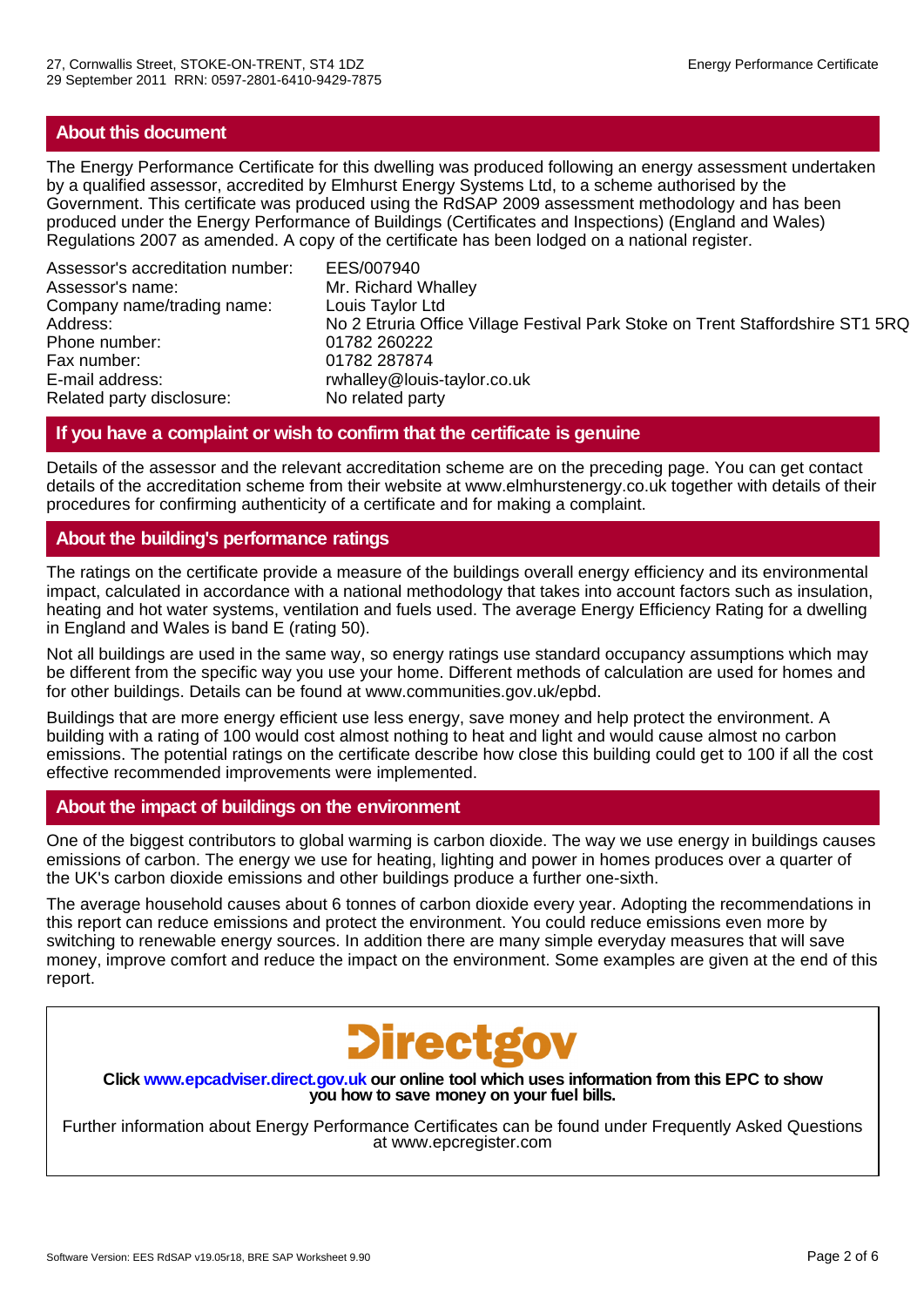### **Recommendations**

The measures below are cost effective. The performance ratings after improvement listed below are cumulative, that is they assume the improvements have been installed in the order that they appear in the table. The indicative costs are representative for most properties but may not apply in a particular case.

| Lower cost measures                               | <b>Typical savings</b><br><b>Indicative Cost</b><br>per year |                      | Ratings after improvement |                 |
|---------------------------------------------------|--------------------------------------------------------------|----------------------|---------------------------|-----------------|
|                                                   |                                                              | Energy<br>Efficiency | Environmental<br>Impact   |                 |
| Low energy lighting for all fixed outlets<br>1    | £8                                                           | £11                  | D <sub>67</sub>           | D 67            |
| 2 Upgrade heating controls                        | £350 - £450                                                  | £18                  | D 68                      | D 68            |
| Sub-Total                                         |                                                              | £29                  |                           |                 |
| Higher cost measures                              |                                                              |                      |                           |                 |
| Replace boiler with new condensing<br>3<br>boiler | £1,500 - £3,500                                              | £36                  | C 70                      | C <sub>71</sub> |
| Total                                             |                                                              | £65                  |                           |                 |
| C 70<br>Potential energy efficiency rating        |                                                              |                      |                           |                 |
| Potential environmental impact $(CO2)$ rating     |                                                              |                      | C <sub>71</sub>           |                 |

### **Further measures to achieve even higher standards**

The further measures listed below should be considered in addition to those already specified if aiming for the highest possible standards for this home. However you should check the conditions in any covenants, planning conditions, warranties or sale contracts. The indicative costs are representative for most properties but may not apply in a particular case.

| 4 Solar water heating                              | £4,000 - £6,000   | £23  | C 72        | C <sub>73</sub> |
|----------------------------------------------------|-------------------|------|-------------|-----------------|
| 50 mm internal or external wall<br>5<br>insulation | £5,500 - £14,500  | £54  | C 75        | C 77            |
| 6 Solar photovoltaic panels, 2.5 kWp               | £11,000 - £20,000 | £214 | <b>B</b> 86 | <b>B</b> 88     |
| Enhanced energy efficiency rating<br><b>B</b> 86   |                   |      |             |                 |
| Enhanced environmental impact $(CO2)$ rating       |                   |      | <b>B</b> 88 |                 |

Improvements to the energy efficiency and environmental impact ratings will usually be in step with each other. However, they can sometimes diverge because reduced energy costs are not always accompanied by a reduction in carbon dioxide  $(CO<sub>2</sub>)$  emissions.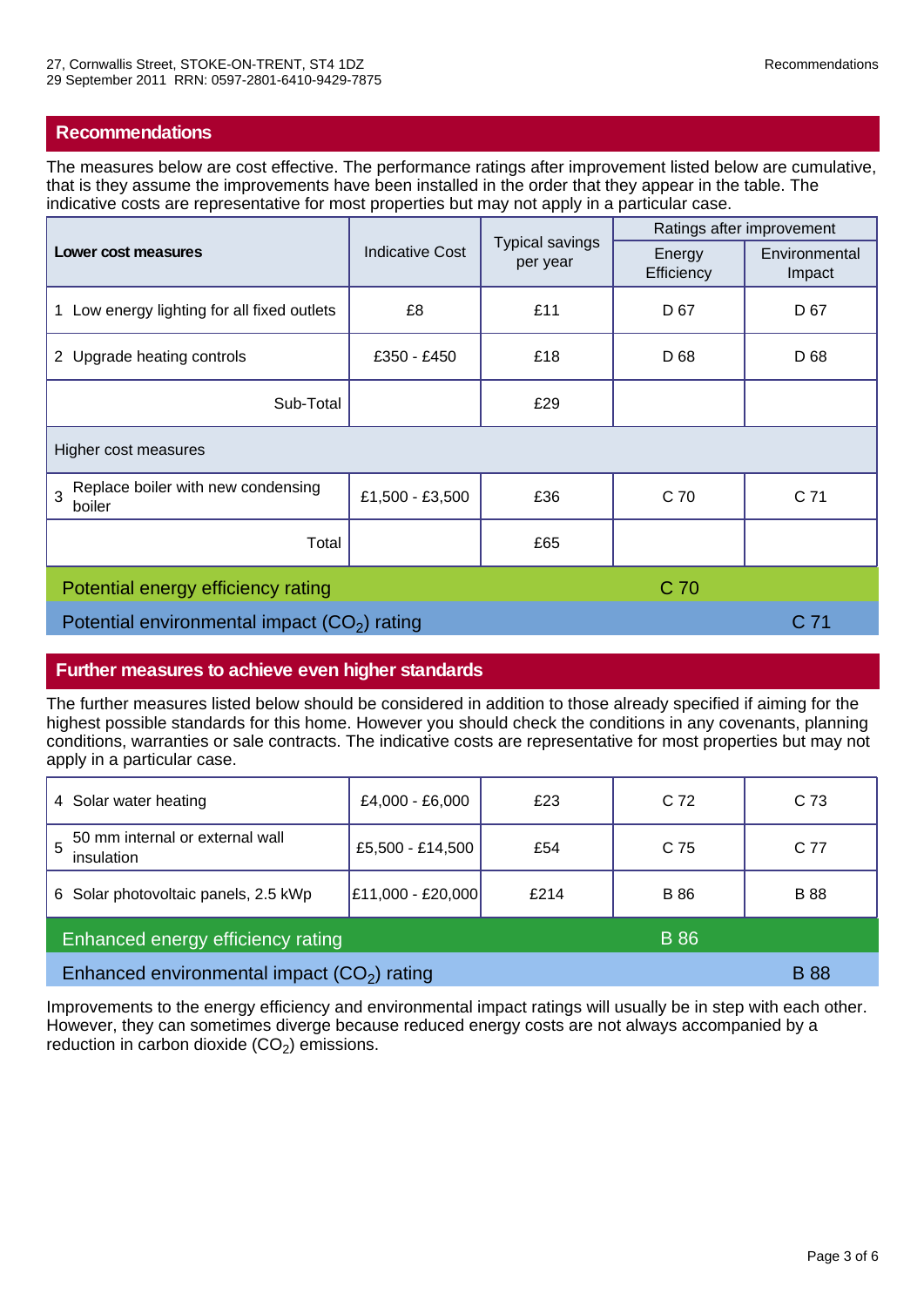# **Summary of this home's energy performance related features**

The table below gives an assessment of the key individual elements that have an impact on this home's energy and environmental performance. Each element is assessed by the national calculation methodology; 1 star means least efficient and 5 stars means most efficient. The assessment does not take into consideration the physical condition of any element. 'Assumed' means that the insulation could not be inspected and an assumption has been made in the methodology based on age and type of construction.

| Element                                     | Description                                    | Current performance      |               |  |
|---------------------------------------------|------------------------------------------------|--------------------------|---------------|--|
|                                             |                                                | <b>Energy Efficiency</b> | Environmental |  |
| Walls                                       | Solid brick, as built, no insulation (assumed) | ★☆☆☆☆                    | ★☆☆☆☆         |  |
|                                             | Cavity wall, as built, insulated (assumed)     | ★★★★☆                    | ★★★★☆         |  |
| Roof                                        | Pitched, 250 mm loft insulation                | ★★★★☆                    | ★★★★☆         |  |
|                                             | Pitched, 150 mm loft insulation                | ★★★★☆                    | ★★★★☆         |  |
| Floor                                       | Solid, no insulation (assumed)                 |                          |               |  |
| Windows                                     | Fully double glazed                            | ★★★★☆                    | ★★★★☆         |  |
| Main heating                                | Boiler and radiators, mains gas                | ★★★★☆                    | ★★★★☆         |  |
| Main heating controls                       | Programmer and room thermostat                 | ★★★☆☆                    | ★★★☆☆         |  |
| Secondary heating                           | Room heaters, mains gas                        |                          |               |  |
| Hot water                                   | From main system                               | ★★★★☆                    | ★★★★☆         |  |
| Lighting                                    | Low energy lighting in 63% of fixed outlets    | ★★★★☆                    | ★★★★☆         |  |
| <b>Current energy efficiency rating</b>     |                                                | D <sub>67</sub>          |               |  |
| Current environmental impact $(CO2)$ rating |                                                | D 67                     |               |  |

### **Low and zero carbon energy sources**

None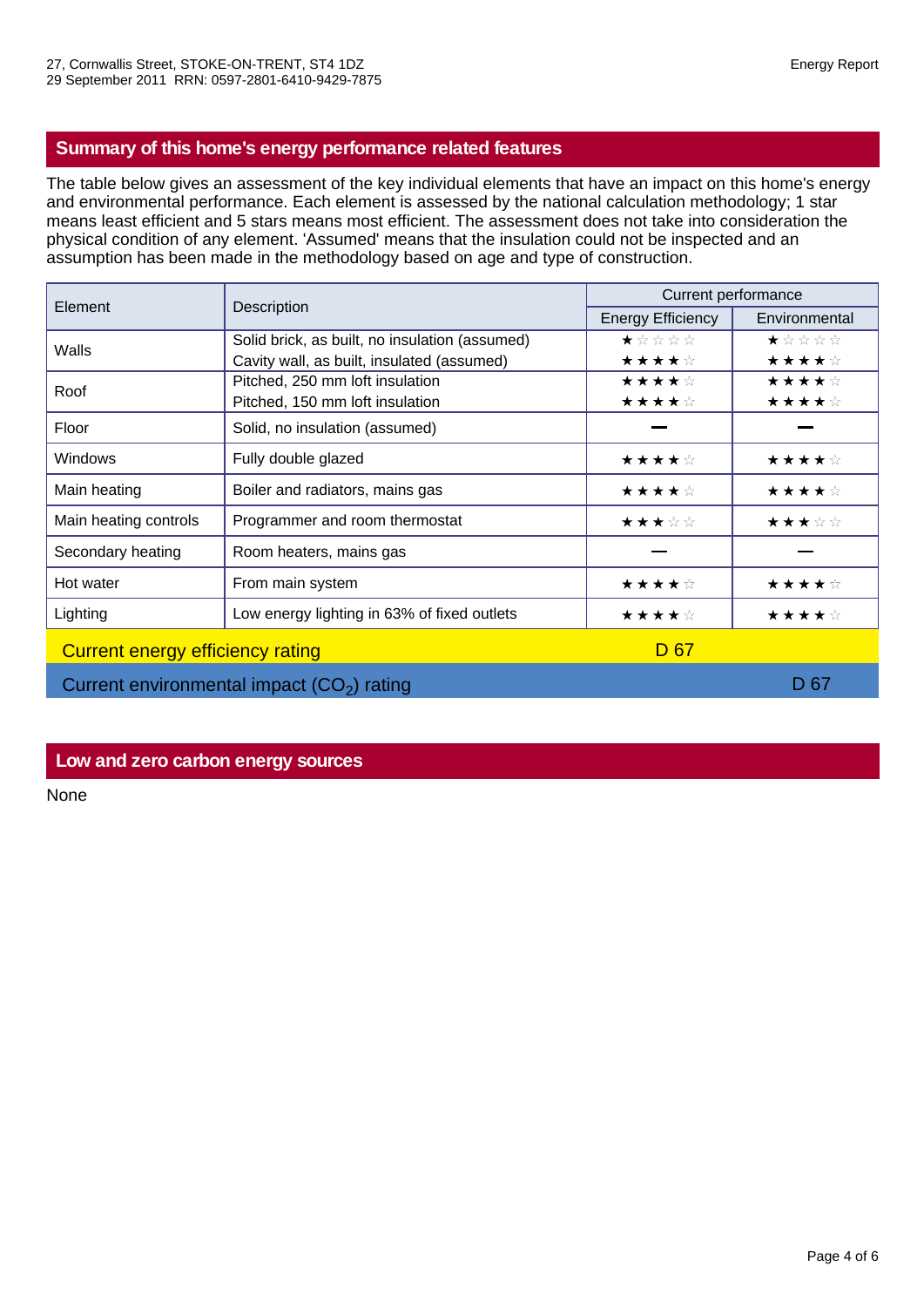### **About the cost effective measures to improve this home's performance ratings**

If you are a tenant, before undertaking any work you should check the terms of your lease and obtain approval from your landlord if the lease either requires it, or makes no express provision for such work.

#### **Lower cost measures**

These measures are relatively inexpensive to install and are worth tackling first. The indicative costs of measures included earlier in this EPC include the costs of professional installation in most cases. Some of the cost effective measures below may be installed as DIY projects which will reduce the cost. DIY is not always straightforward, and sometimes there are health and safety risks, so take advice before carrying out DIY improvements.

#### **1 Low energy lighting**

Low energy light bulbs last up to 12 times longer than ordinary ones and reduce lighting costs.

### **2 Heating controls (thermostatic radiator valves)**

Thermostatic radiator valves fitted to each radiator except the radiator in the same room as the room thermostat allow the temperature of each room to be controlled to suit individual needs, adding to comfort and reducing heating bills. Ask a heating engineer to do this work.

#### **Higher cost measures**

#### **3 New condensing boiler**

A condensing boiler is capable of much higher efficiencies than other types of boiler, meaning it will burn less fuel to heat this property. Building Regulations apply to this work.

### **About the further measures to achieve even higher standards**

Further measures that could deliver even higher standards for this home. You should check the conditions in any covenants, planning conditions, warranties or sale contracts before undertaking any of these measures. If you are a tenant, before undertaking any work you should check the terms of your lease and obtain approal from your landlord if the lease either requires it, or makes no express provision for such work.

#### **4 Solar water heating**

A solar water heating panel uses the sun to pre-heat the hot water supply, significantly reducing demand on the heating system to provide hot water and hence save fuel and money. You could be eligible for Renewable Heat Incentive payments which could appreciably increase the savings beyond those shown on your EPC, provided that both the product and the installer are certified by the Microgeneration Certification Scheme (or equivalent). Details of local MCS installers are available at www.microgenerationcertification.org.

#### **5 Internal or external wall insulation**

Solid wall insulation involves adding a layer of insulation to either the inside or the outside surface of the external walls, which reduces heat loss and lowers fuel bills. Further information can be obtained from the National Insulation Association (www.nationalinsulationassociation.org.uk).

#### **6 Solar photovoltaic (PV) panels**

A solar PV system converts light directly into electricity via panels placed on the roof and can be used throughout the home. Building Regulations apply to this work and planning restrictions may apply. You could be eligible for a Feed-in Tariff which could appreciably increase the savings beyond those shown on your EPC, provided that both the product and the installer are certified by the Microgeneration Certification Scheme (or equivalent). Details of local MCS installers are available at www.microgenerationcertification.org.